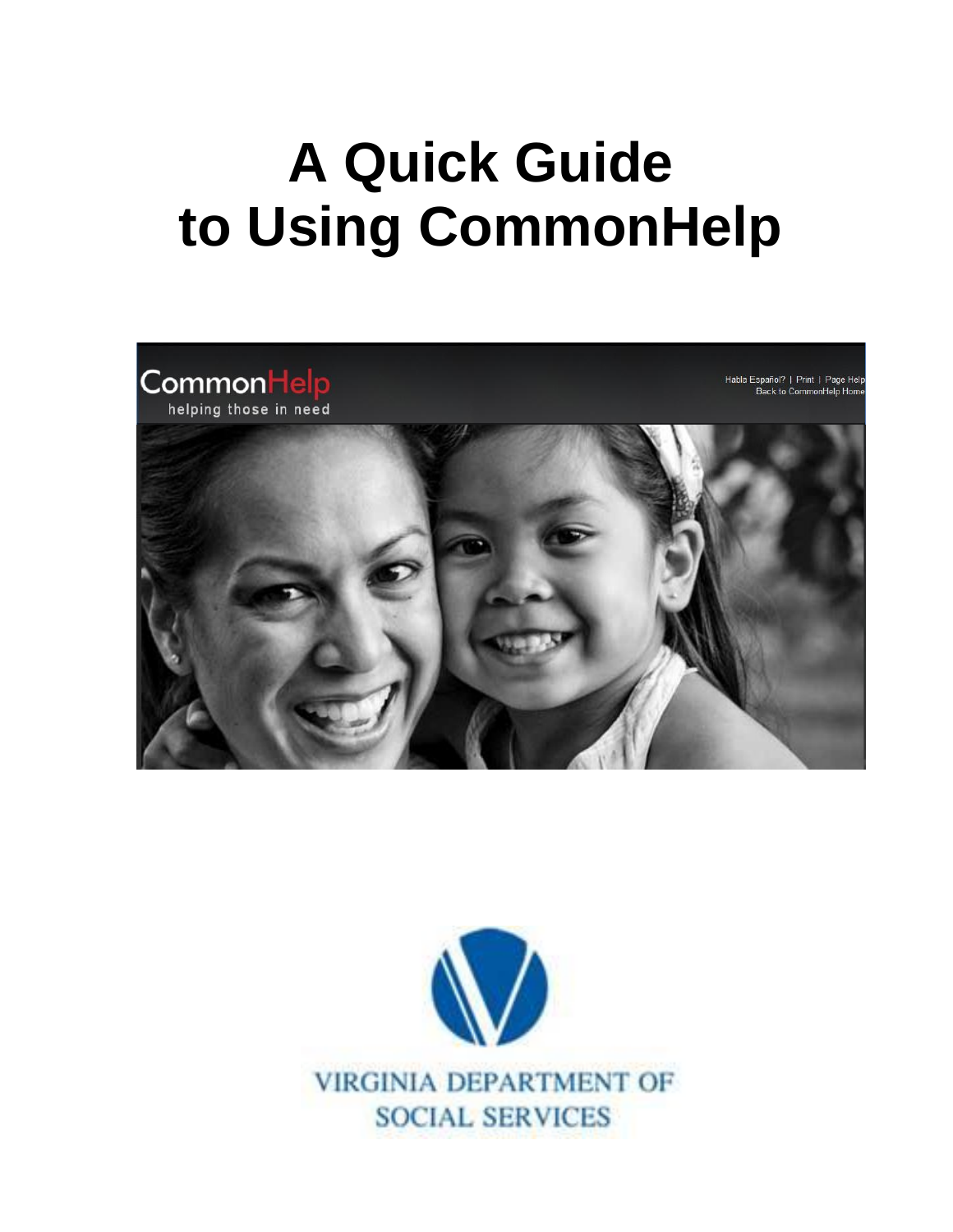## **Introduction**

CommonHelp is the Commonwealth of Virginia's fast and easy way to apply online for many Virginia social services assistance programs. Through a single online site, you can find out what assistance you might be eligible for and submit one application saving you time and effort. You can also use CommonHelp to Check Your Benefits, Report Household Changes, or Renew Your Benefits.

This guide is designed to help you use CommonHelp. When you go online and start working in CommonHelp, you will find a quick video that introduces CommonHelp. We have also included a video about using CommonHelp after you have submitted your application. Use these tools to find answers to your questions.

## **Table of Contents**

**Still Have Questions?** Call 1-855-635-4370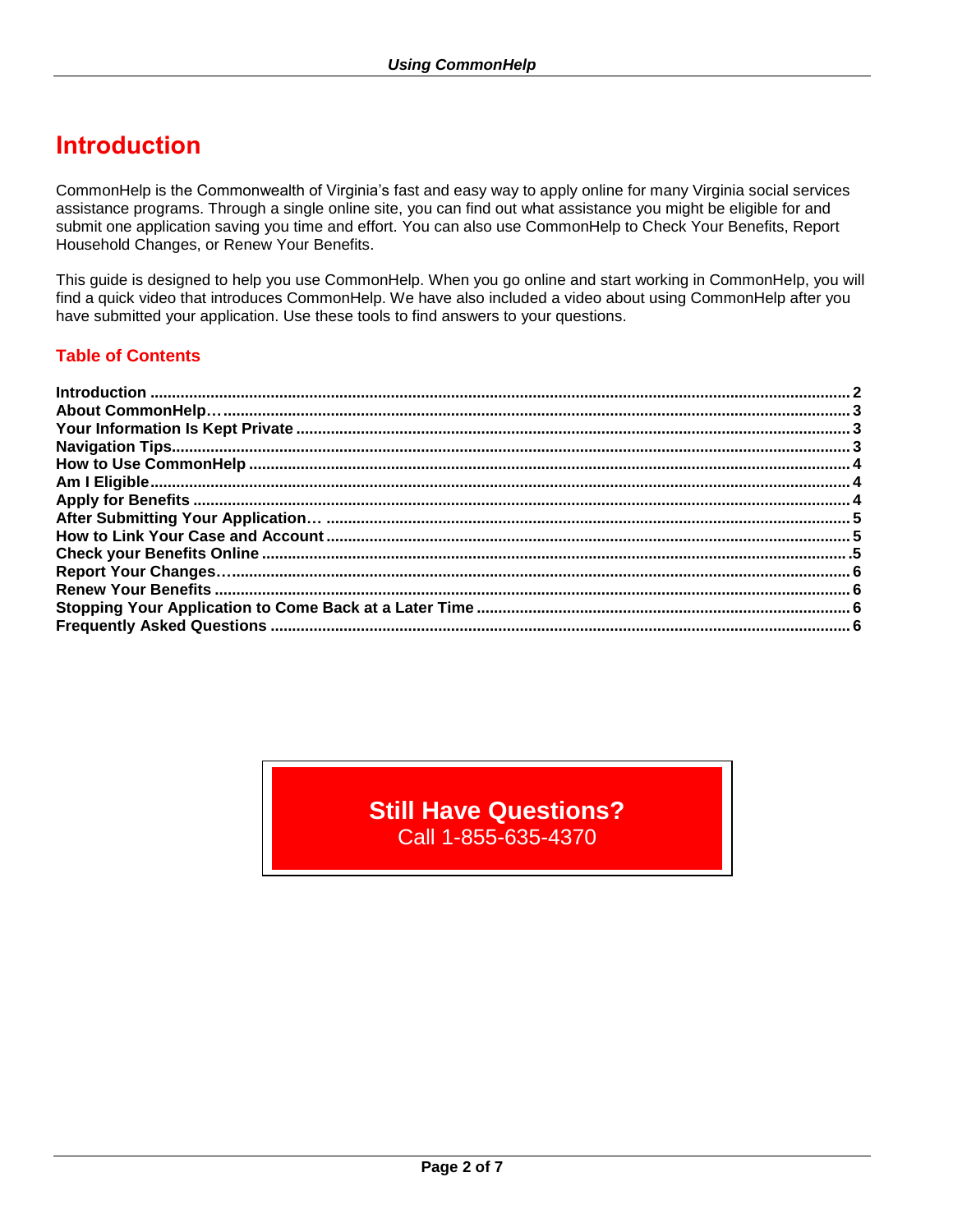## **About CommonHelp**

CommonHelp is a self-service portal where Virginia citizens can go to apply for assistance.

Using CommonHelp, you will be able to submit a single application to apply for assistance from multiple Department of Social Services (DSS) programs such as:

- TANF Temporary Assistance for Needy Families
- SNAP Supplemental Nutrition Assistance Program
- HCC Health Care Coverage
- EA Energy Assistance
- Child Care Assistance for Child Care services

This makes applying easier and more convenient.

## **After You Have Submitted Your Application**

With CommonHelp you and your authorized representative can check your benefits, report changes and renew your benefits.

*Please note: You cannot use CommonHelp to check your benefits, report changes, or renew benefits with Child Care or Energy assistance.* 

## **Your Information Is Kept Private**

CommonHelp is private and confidential. Information you enter online into CommonHelp is protected. Access to your information is secured by use of a User ID and password.

Each application also receives a unique tracking number which you should keep. Use this number if you ever need to call or stop by an office to discuss your application.

## **Navigation Tips**

Here are the basics for getting around in the system.

#### **Buttons**

Buttons are at the bottom of each CommonHelp page.

| <b>NEXT</b>     | Saves information entered on the page<br>and takes you to the next page or tab                                                                                                                                   |
|-----------------|------------------------------------------------------------------------------------------------------------------------------------------------------------------------------------------------------------------|
| <b>PREVIOUS</b> | Takes you back to the previous page or<br>tab                                                                                                                                                                    |
| <b>ADD</b>      | Enables you to include another item to<br>the information you're entering, such as<br>an additional person, another employer, a<br>source of income, an additional expense,<br>or an additional insurance policy |
| SAVE & EXIT     | Saves your unsubmitted application and<br>allows you to leave it to come back at a<br>later time or date                                                                                                         |
|                 | Allows you to change information you<br>entered earlier in CommonHelp                                                                                                                                            |
|                 | Lets you remove information you entered<br>earlier in the CommonHelp application,<br>renewal or change. For example, you can<br>remove a person or an employer                                                   |
|                 | Lets you tell CommonHelp that something<br>has ended, for example a job or<br>pregnancy                                                                                                                          |

## **Radio Buttons**

Radio buttons allow you to choose only one option as shown below. Click on the circle to select it. In this example, the option "Yes" is selected.

<sup>O</sup> Yes **No**  $\odot$ 

#### **Checkboxes**

Checkboxes allow you to select and deselect by clicking in the box. In this example, the option "No one" is selected.



Gus

#### **Drop-down Menus**

Drop-down menus allow you to select an option from a list. Drop-down menus are identified by a down arrow to the right of the box.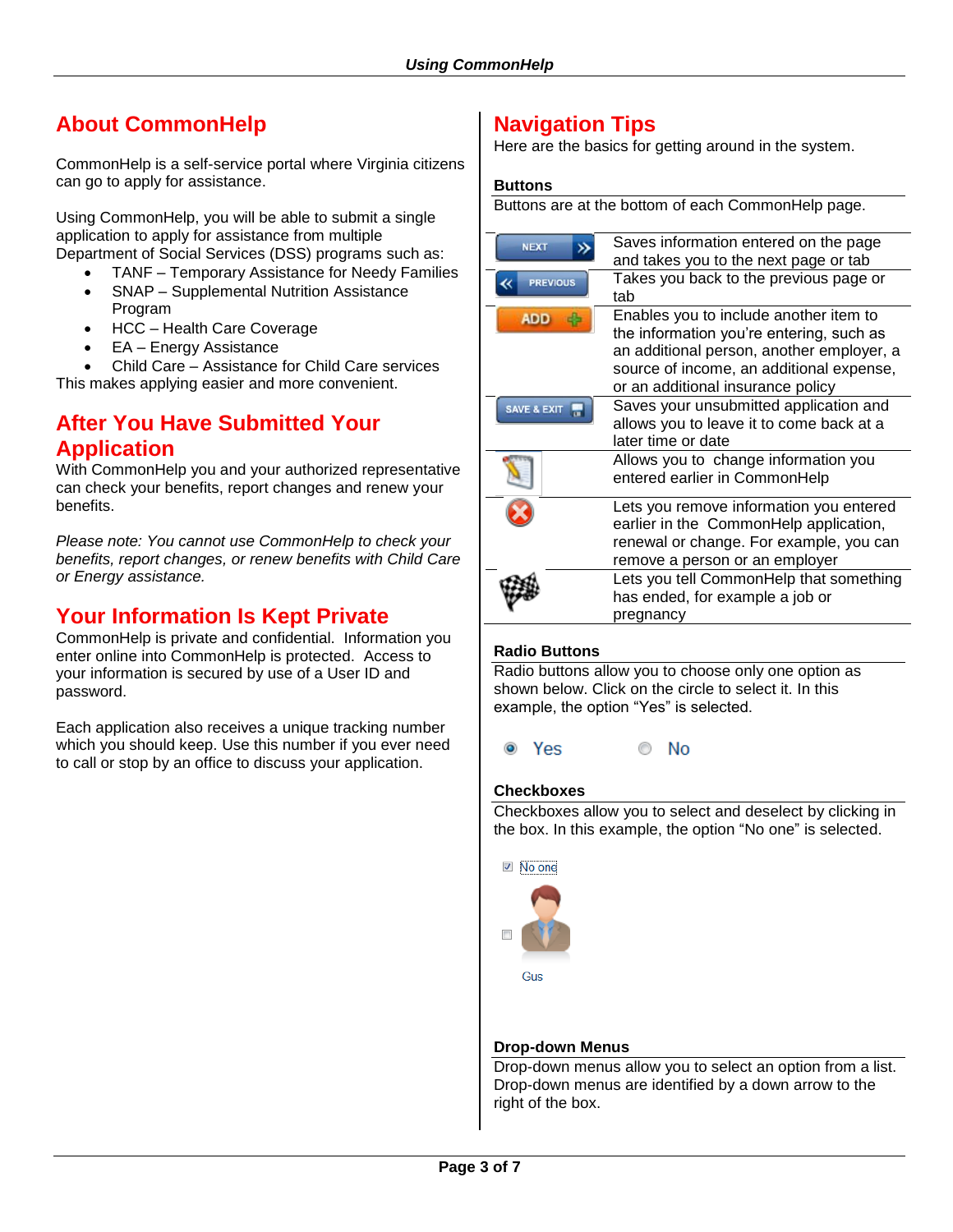#### Name:

| $\le$ click here to choose $\ge$ |  |
|----------------------------------|--|
| $\le$ click here to choose $\ge$ |  |
| us Tsoukis                       |  |

#### **Date Fields**

Date fields allow you to enter a date. To type a date in, follow the pattern MM/DD/YYYY as shown in the example below:

08/07/1987

## Ex: mm/dd/yyyy

#### **Links**

Links take you directly to another page within CommonHelp. Most links are identified by underlined text. Click on the underlined text to go to that page.

#### **Page Help**

On every page in CommonHelp, there is a link to helpful information you can use if you feel you need more information about the question you're answering. Click on the Page Help link found in the top right area of the page.



## **Spanish**

The entire CommonHelp system is also available in Spanish. Use the Spanish version of the system by clicking the Habla Espanol? link found in the top right area of the page.



# **How to Use CommonHelp**

## **Am I Eligible?**

Click the "Am I Eligible?" button on the CommonHelp home page to answer short questions and be told if you and the members of your household may or may not be eligible for assistance. It takes about 15 minutes to complete. The information you enter here is not saved.

The "Am I Eligible?" tool is not required. It's an optional step, but it can help give you an idea of what to expect if you decide to complete and submit an application.

The "Am I Eligible?" tool is divided into two sections, Health Care Only and All Benefit Programs. It will allow you to see if you and members of your household may be eligible for health care coverage only or health care coverage along with other benefit programs.

## **Apply for Benefits**

If you only want to apply for Health Care Coverage for you and your family and if you do not want to request any other benefits, click the Get Started button for the Health Care Only window.

If you want to apply for food, child care, cash assistance, heating or cooling benefits, aged/blind/disabled health care, or Long Term Care – or you want to apply for Health Care Coverage in addition to any of these programs – click the Get Started button of the All Benefit Programs window.

It typically takes about 20-60 minutes to complete. If you need to stop, you can save and exit your application at any time and return to complete it later.

The online application includes the following:

- 1. **Get Started** Guides you through setting up an account to create a User ID and Password and allows you to begin entering information about yourself.
- 2. **People –** Allows you to enter details about yourself and the members of your household.

**Be sure to write down your User ID and Password**. You will need them to start your application. You will also need them to re-enter the system should you decide to save and stop the application and need to return to it later.

Next, this section collects basic information about you and your household. Prepare for this section by having the following information ready:

- Names of household members, address and telephone number
- Household income from jobs, child support and other income sources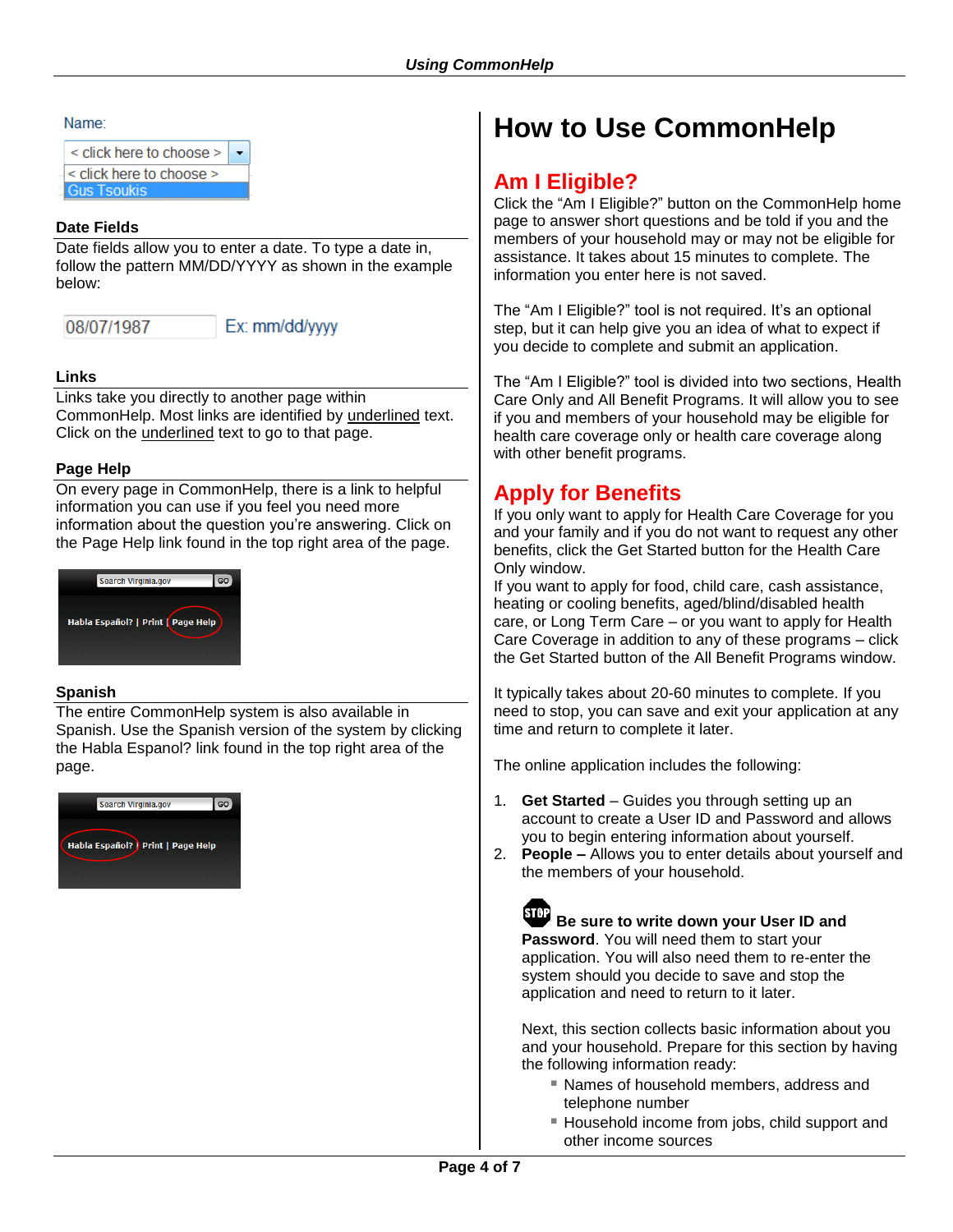- Social Security Numbers and birth dates of household members
- Current or recent health insurance information
- **Housing and utility expense information**
- **Dependent care or disability expense** information, including day care and medical expenses
- Resource information, such as bank accounts, vehicles, homes, property, life insurance, etc. Please note: Some social services do not need resource information. Resource questions will only be asked if this information is needed to determine eligibility
- If you are a U.S. citizen, you must declare citizenship and provide proof of identity
- Non-U.S. citizens must provide documentation indicating lawful residence in the U.S.
- For Food Assistance (SNAP), you must include children under age 22 and also include anyone else who eats with you
- 3. **Resources –** Collects information about resources held by you and other household members such as bank accounts, vehicles, homes, property and life insurance.
- 4. **Financial Information** Asks for information about employment income and other types received by you and other members in your household.
- 5. **Bills** Includes questions about the housing bills, other bills such as medical bills, dependent care bills and deductions for all household members.
- 6. **Additional Information**  Allows you to enter information about health insurance, foster care and tax credits for members of your household,
- 7. **Summary** Asks you to review all the information you've entered in CommonHelp up to this point; provides you a chance to make additions or corrections.
- 8. **Finish Summary –** Allows you upload documents to submit with your application, appoint an authorized representative, authorize a Certified Application Counselor or Navigator or Broker.
- 9. **Comments –** Allows you to enter additional information on your application.
- 10. **Next Steps -** Explains which programs you applied for and allows you to apply for additional Benefit programs or other Medicaid programs.
- 11. **Signing Your Application –** Gives you the opportunity to read the rights and responsibilities, consent to VDSS to exchange information with other agencies, authorize use of your income data to renew coverage and electronically sign your application
- 12. **Submit**  If you are ready to submit your application, click the Next button. You will then be asked to sign back into your account. Once you have signed back into your account, click the Submit button at the bottom of the screen to complete your submission.

## **After Submitting Your Application**

The Virginia Department of Social Services will see if you qualify for assistance. You will receive a Notice of Action with a case number.

You will have the opportunity to link your case to your CommonHelp account using your User ID and Password. When the case has been linked, you can Check Your Benefits, Report Household Changes, and Renew Your Benefits through CommonHelp.

## **How to Link Your Case and Account**

Go to the CommonHelp home page and click the "Check My Benefits" button. Sign into CommonHelp. Click the Manage My Account button. In the Case Association section, click the check box and click the 'Link Case' button. Enter your Case number and Client ID and click "Continue." Your case will be successfully linked.

## **Check Your Benefits Online**

To check your benefits online with CommonHelp, go to the CommonHelp home page and click the Check My Benefits button. Just like before, type your User ID and password..

| Hello, Brian. You are logged in.<br><b>Manage My Account</b> | Logout             |                        |                                                                                                            |                    |  |
|--------------------------------------------------------------|--------------------|------------------------|------------------------------------------------------------------------------------------------------------|--------------------|--|
|                                                              | <b>My Benefits</b> | <b>My Applications</b> |                                                                                                            | <b>Learn More</b>  |  |
|                                                              | Case Information   |                        |                                                                                                            |                    |  |
| <b>Case Information</b>                                      |                    |                        | Listed below are all of the cases associated with this account. Please select one to see more information. |                    |  |
|                                                              | Selection          | <b>Name</b>            | <b>Benefits</b>                                                                                            | <b>Case Number</b> |  |
|                                                              | ø                  | <b>DAVID BECK</b>      | SNAP                                                                                                       | 0103050            |  |
|                                                              | ®                  | <b>DAVID BECK</b>      | <b>Medical Assistance</b>                                                                                  | 0103050            |  |
|                                                              | $\odot$            | <b>DAVID BECK</b>      | <b>TANF</b>                                                                                                | 0103050            |  |

View the Case Information page (above). It shows the cases linked with your account. Select the radio button for the case that you want to review.

| <b>Manage My Account</b> | Hello, Brian. You are logged in.<br><b>My Benefits</b> | Logout            | <b>My Applications</b> | <b>Learn More</b> |
|--------------------------|--------------------------------------------------------|-------------------|------------------------|-------------------|
|                          |                                                        | Case Information  |                        |                   |
|                          | <b>Case Information</b>                                |                   |                        |                   |
|                          | Case Name:                                             | <b>DAVID BECK</b> | Case Number:           | 0103050           |

This will bring you to the Case Information page which has 3 tabs– My Benefits, My Applications and Learn More. If you have only one case you will be navigated directly to the Case Information page.

You will start on a tab called "My Benefits." The My Benefits tab shows you: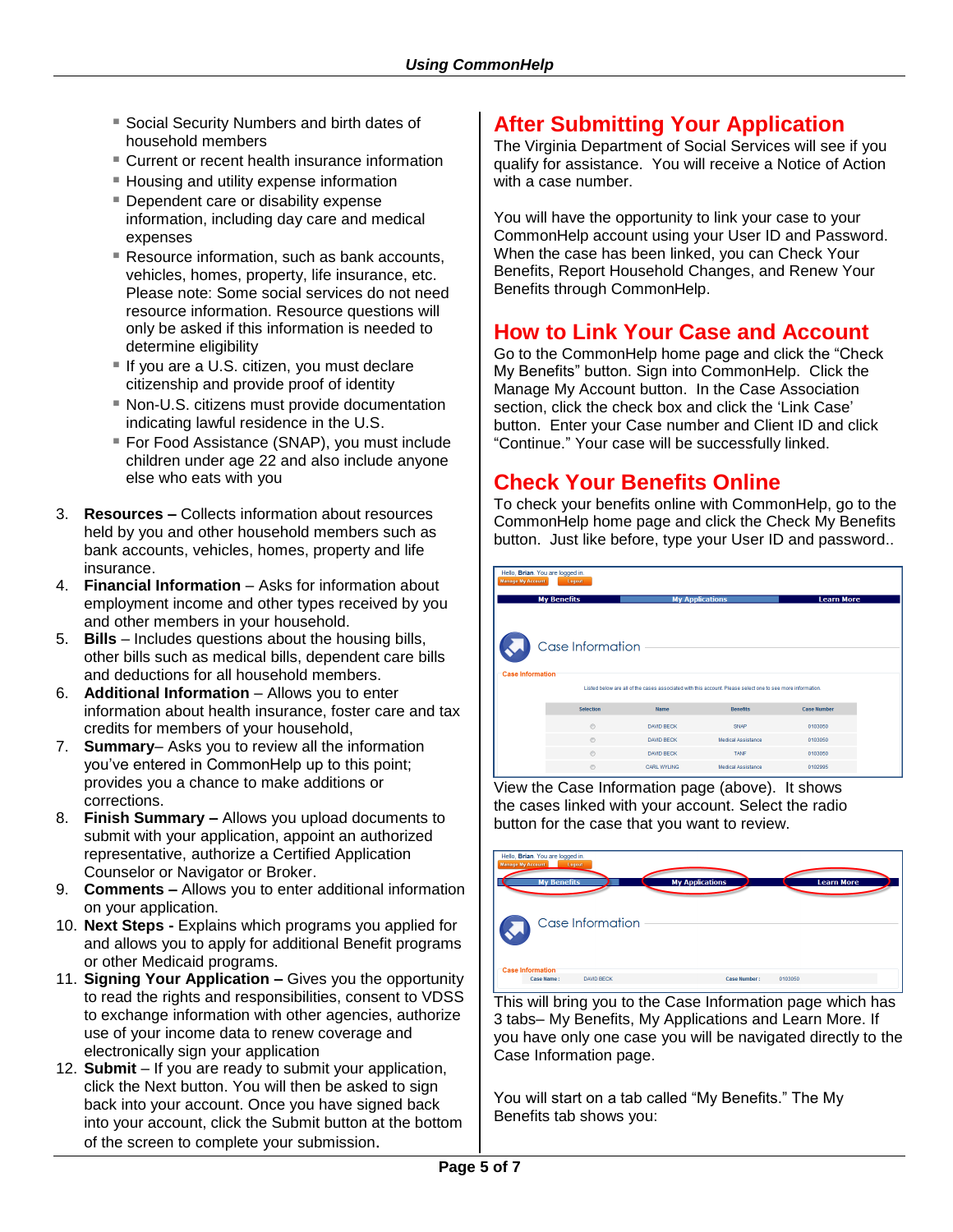- The name of the benefits being received under this case
- The status
- The names of all the people in the household who are receiving the benefits
- Any documentation you need to give to your case worker
- Your upcoming renewals

| As of Thursday, April 26, 2012. |                                                                                            |                |
|---------------------------------|--------------------------------------------------------------------------------------------|----------------|
| <b>Benefits</b>                 | <b>Status</b>                                                                              | <b>Details</b> |
| Medical Assistance              | In April 2012, ALANA, DAVID, JENNA, and JUSTIN are getting Medical Assistance benefits.    |                |
| SNAP (Food Assistance)          | In April 2012, ALANA, DAVID, JENNA, and JUSTIN are getting SNAP (Food Assistance) benefits |                |
| <b>TANF (Cash Assistance)</b>   | In April 2012, ALANA, DAVID, JENNA, and JUSTIN are getting TANF (Cash Assistance) benefits |                |

Clicking on the Magnifying Glass icon next to one of the benefit programs will take you to a detail page about that benefit.



For example, the image above is for a detailed MA (Medical Assistance) benefit. There are 3 tabs at the top: Benefit Details, Benefit History, and Contact Information. When you click on them, you will see more details.

- **Benefits Details** This shows you what the benefit payment details are for this month.
- **Benefit History** This shows payment details for the past 12 months.
- **Contact Information** This shows you the name, location, address, and phone number of your assigned case worker, and your contact information.

## **Report Your Changes**

When you are approved for benefits, you will need to report certain changes to your case worker. To report changes, click "Report My Changes" on the CommonHelp home page and enter your User ID and password. Click the "Report My Changes" link at the top of the screen. If you have more than one case, click the radio button next to the case you want to update. Next click the boxes next to the changes you want to report.

CommonHelp will take you step-by-step through questions that let you report your changes. At the end, you will be prompted to submit the changes.

## **Renew Your Benefits**

CommonHelp shows when you need to renew your benefits. To see if it's time to renew, go to the CommonHelp home page. Click "Renew My Benefits." Sign in to CommonHelp with your User ID and password. Go to the My Renewals section to see if it is time to renew any of your benefits. Click the link next to the benefit you want to renew.

CommonHelp will take you step-by-step through questions that let you renew your benefits. At the end, you will be asked to submit the renewal application.

## **Stopping Your Application to Come Back at a Later Time**

With CommonHelp, you can stop your application and then come back to it at a later time or date.

To do this, click the **Save + Exit** button before closing your internet browser.

 $\overline{\text{SD}}$  If you close your internet browser without first clicking **Save + Exit**, you will lose information you entered. Always click **Save + Exit** before leaving CommonHelp.

## **Returning to Your Application**

To come back to the application at a later time, go to the CommonHelp home page. Click "Get Started"and select the radio button next to "Login to keep working on an application you have already started." Enter the User ID and password you created during the setup of your account.

# **Frequently Asked Questions**

#### **Q: How long will it take to apply for assistance using CommonHelp?**

**A:** It takes most applicants between 20 to 60 minutes.

#### **Q: How long will my application be saved?**

**A:** CommonHelp gives you 90 days from the last update to complete an application.

#### **Q: Do I have to sign my application electronically?**

**A:** No. If you do not want to sign and submit your application electronically, you can go to the About Benefits section on the CommonHelp home page and click the necessary program link to locate and download the VDSS